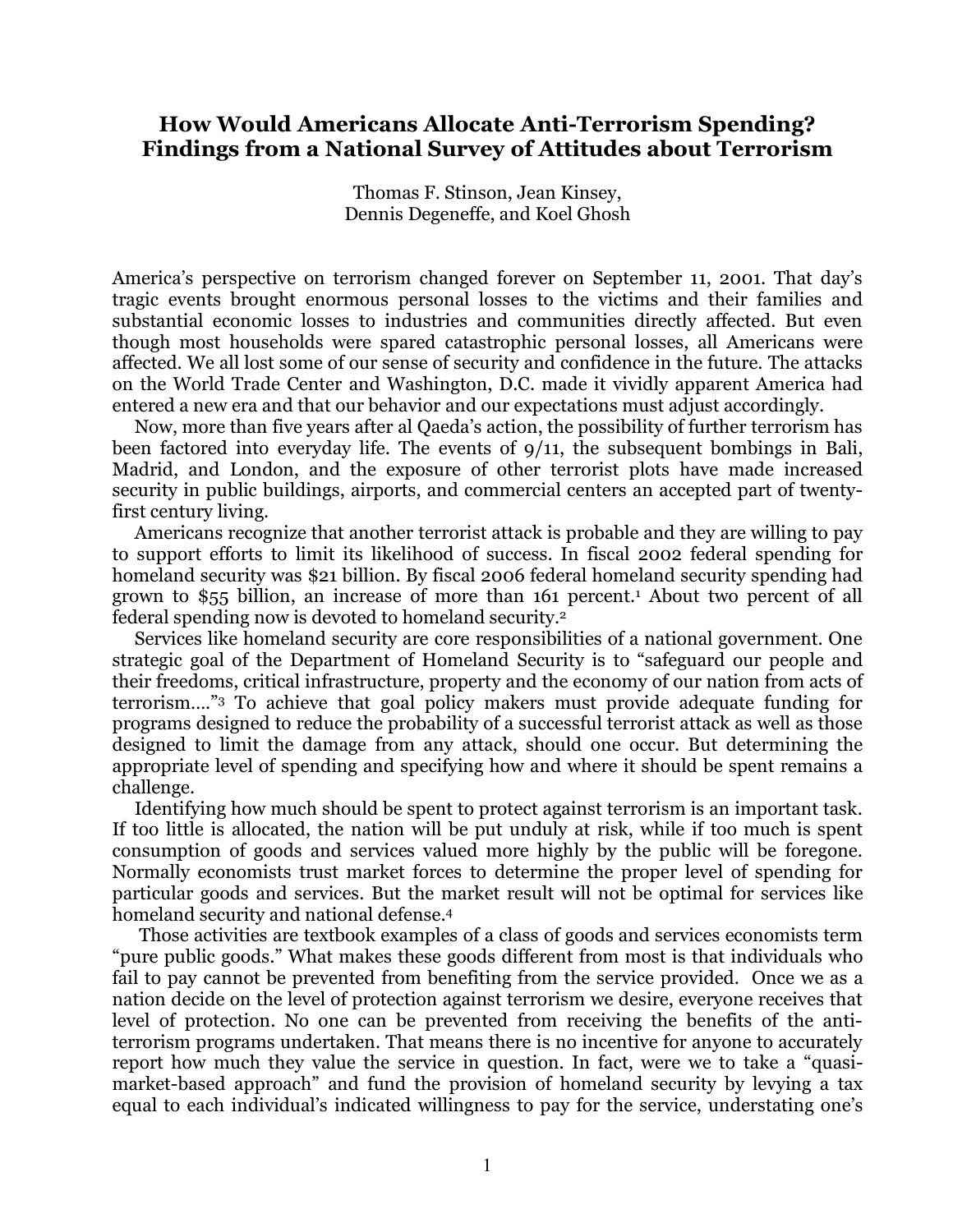true preference and becoming a free (or reduced fare) rider would be to each individual's financial benefit. This possibility for free riding causes market-based expressions of consumer preferences to understate the true value of homeland security programs to society. Consequently, too little protection will be provided unless the public sector intervenes.

Since any market-based decision on the allocation of resources to anti-terrorist programs will clearly be sub-optimal, the amount to be budgeted for that activity must be determined subjectively through the political process. Through this process explicit estimates of measurable benefits from homeland security spending are combined with policy makers' perceptions of other, impossible-to-measure, economic and personal losses that would accompany a terrorist attack. The budgetary process then weighs the value of preventing all the prospective costs to society, including non-monetary losses such as the loss of personal freedoms and changes in lifestyle, against other needs for funds and subjective perceptions of taxpayers' willingness to pay to support homeland security. That subjective assessment of relative costs and benefits is the basis for the final decision on the amount of public sector resources to be used for homeland security.

Budget decisions are not made in a vacuum. Studies providing estimates of the value of a life and estimates of reconstruction costs offer some guidance on the benefits of preventing a particular type of terrorist attack. <sup>5</sup> But those analyses are incomplete and significantly understate the full cost of terrorism since the losses we seek to prevent extend well beyond the direct physical and economic damages caused by a terrorist attack. Indirect effects – the short-term national economic losses and longer-term reductions in productivity attributable to the re-direction of resources away from the actual production of goods and services to the provision of additional security – must also be included.

Those indirect losses occur throughout the entire country. They are not limited to localities directly affected by the attack, and they almost certainly exceed the direct losses from the attack even after losses in lifetime income for those killed or injured are included. Thomas Stinson estimates that the short-term indirect loss in economic output coming from a terrorist attack in the United States could easily exceed \$190 billion and he notes the ongoing productivity losses caused by the allocation of additional resources to security activity would greatly exceed the short-term losses in GDP.6 Those losses are nearly five times greater than the \$40 billion of direct economic losses economists at the New York Federal Reserve Bank estimate for the New York metropolitan area from the 9/11 attacks.7

Much of the longer-term, indirect economic damage from a terrorist attack will depend on its effect on the behavior of consumers and business managers following the attack. That is, how household spending and business investment are affected. Here, the relative psychological impacts of different forms of terrorism will be an important determinant of the indirect loss that ultimately occurs. The public fears some types of terrorism more than others and the psychological and emotional impacts of those types of attacks will be greater. Greater psychological and emotional damages will almost certainly lead to larger shocks to consumer and business confidence. Those shocks, in turn, will lead to larger reductions in national economic output. Since the severity of the indirect national economic impacts will be strongly correlated with the psychological and emotional impacts of the terrorist act, programs designed to protect against the threats the public sees as most serious should be emphasized. Funding for programs to protect against and recover from those acts should reflect their higher priority.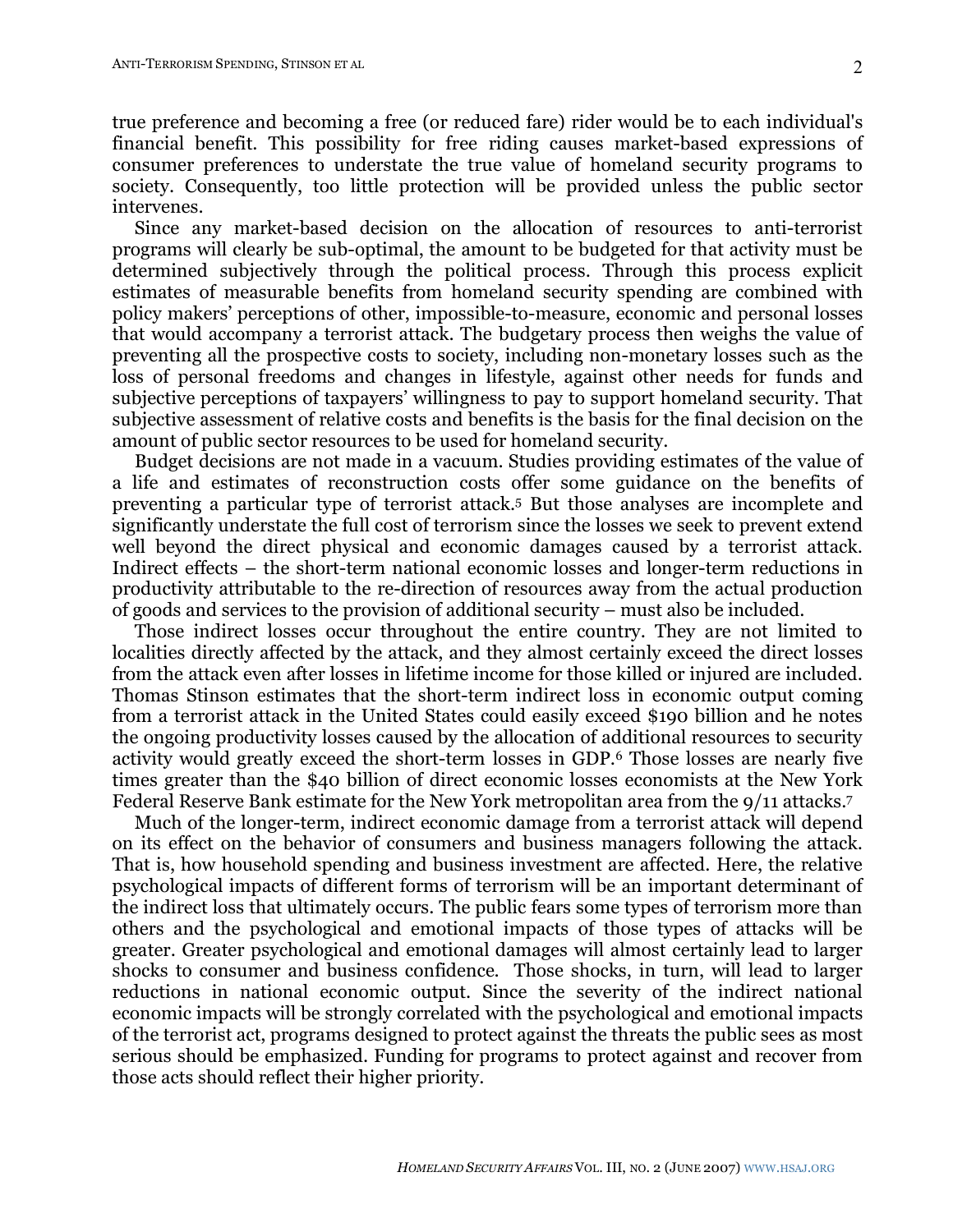Anticipating how consumers and producers will respond to a future terrorist incident is difficult. But policy set by implicitly assuming that all terrorist activity produces similar indirect economic damage is likely to misallocate the resources available for protection against terrorism. Knowledge of technical parameters, such as the relative cost of providing a particular level of security for a particular type of target, is vital to efficient allocation of scarce public resources. But policy makers also need information on the public's relative concern about different types of terrorist activities as they set the nation's anti-terrorism budget.

### **I. STUDY DESIGN**

This paper reports results from a large survey of U.S. residents' attitudes and concerns about terrorism in the United States. The survey, funded by the National Center for Food Protection and Defense,<sup>8</sup> was conducted over the Internet by TNS-NFO9 during the first week of August in 2005. Responses were obtained from 4,260 U.S. residents over the age of sixteen. The responses were weighted by age, race and ethnic origin, sex, income, and geographic region to reflect the characteristics of the national population. Respondents were asked to assess the likelihood of six different types of attacks and about the degree of physical, economic, and psychological and emotional damage each type of act would inflict on the country and on them personally. The separate terrorist acts covered by the survey were another aircraft hijacking, an incident involving another form of public transportation, destruction of a national monument, deliberate contamination of the food supply, disruption of the power grid, and release of a chemical or biological agent in a public area. <sup>10</sup>

To provide a further indication of the relative concern U.S. residents attach to different types of terrorist attacks, respondents also were asked how they believed anti-terrorist spending should be allocated among potential types of targets. The exact wording of that question was "For every \$100 that you think should be spent to protect the country from terrorism, how would you divide it across the following types of attack? Enter a dollar amount for each. The amounts must sum to \$100." The order of the choices given – another attack using a passenger aircraft, an attack on other public transportation, destruction of a national monument, deliberate chemical or biological contamination of a common food product, disruption of the electrical power grid, the release of a chemical or biological agent in a crowded public area, and "other" – was randomized across respondents except that the "other transportation" category always followed the questions on another attack using aircraft and "other" was always the last option.

Asking respondents to divide \$100 among protection against specific types of terrorist attacks rather than using a more traditional contingent valuation, willingness-to-pay approach, has the advantage of being readily understood and simple to respond to. It yields a preference ranking, indeed a percentage measure, for the allocation of finite resources. The form of the question was decided on following focus group studies to determine how readily consumers can rank and price the value of reducing the risk of various types of terrorism.

The question does not specify \$100 as the total amount of spending, but rather asks "of each \$100 that should be spent to protect the country from terrorism." Similarly, the \$100 was not specified as public or private sector spending. Clearly some of the spending to protect against terrorism will be done by the private sector. If we make the plausible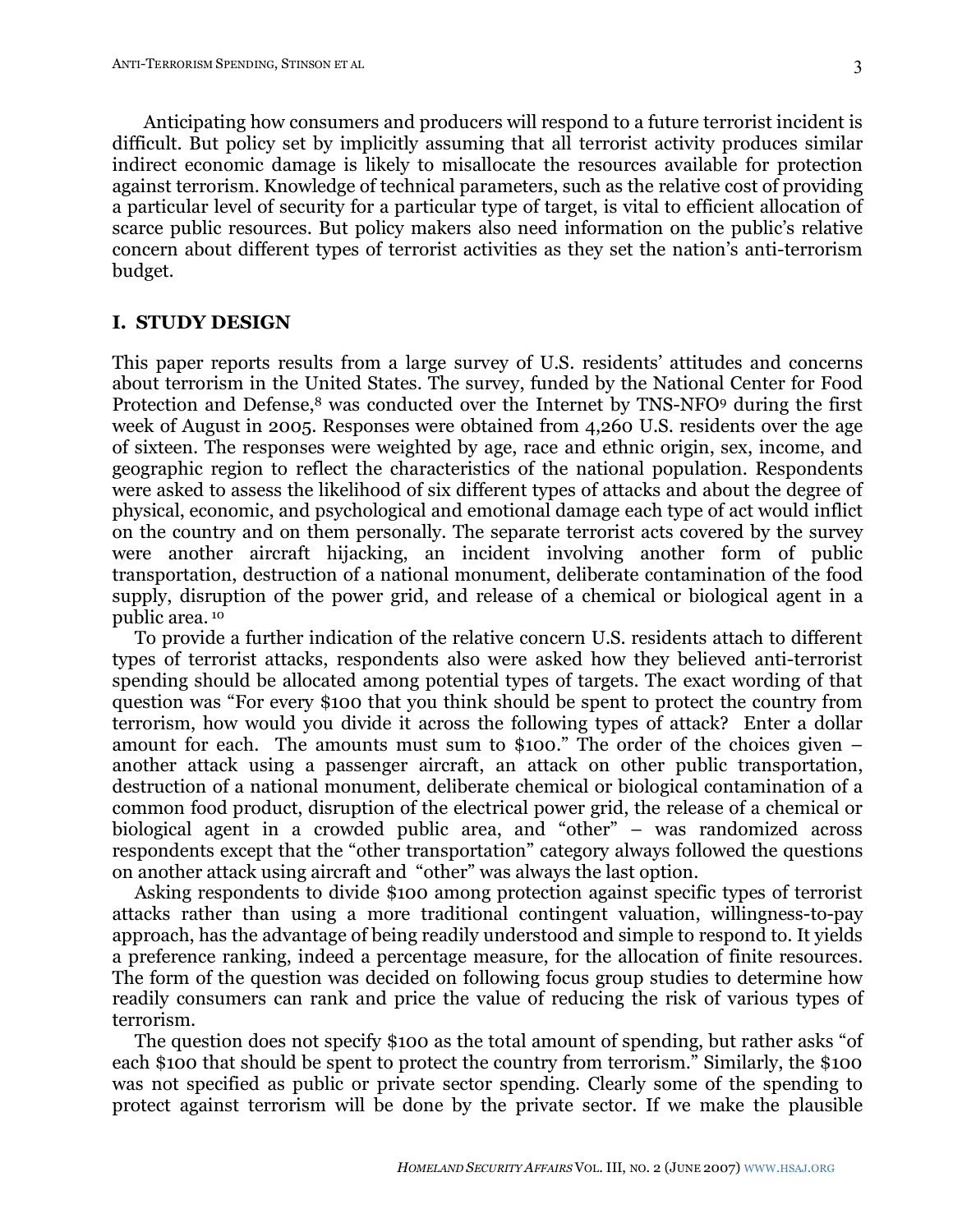assumption that individuals unfamiliar with specific production technologies for reducing the probability of various types of terrorist attacks assume that the marginal reduction in the likelihood of a terrorist attack from an additional dollar spent is equal for each of the various types of attacks, the percentage allocations obtained provide a measure of the relative intensity or level of public concern over different types of terrorism. Under those assumptions the percentage allocations can also be used to provide a crude estimate of the amount the public believes should be spent to protect those types of targets from terrorist activity by comparing against the known level of spending to protect the air transportation system.

### **II. RESULTS**

## **A. The Likelihood of Another Terrorist Attack**

Nearly 98 percent of U.S. residents over age sixteen believed there will be another terrorist attack during their lifetime.11 Trains or subways were thought to be the most likely target, with 96 percent indicating they expected an attack on that portion of the nation's transportation system during their lifetime (Table 1). Differences in the expectation of an attack were small, but statistically significant at the 95 percent level between all pairs of targets except for between the power grid and airplanes, food and the power grid, and food and national monuments.

It is possible that public concern over terrorism, particularly incidents on trains and subways, was temporarily heightened by the July 2005 subway bombings in London, England. As a partial check on any potential response bias caused by the London incidents, the proportion of the population who believed there would be a terrorist attack on a target other than a subway or railway system was also computed. After excluding other public transportation targets, 96 percent of U.S. residents still expected at least one more terrorist act in their lifetime, and most expect more than one.

| <b>TYPE OF ATTACK (Target)</b>                                              | <b>Percent</b> |
|-----------------------------------------------------------------------------|----------------|
| Public transportation                                                       |                |
| Release of a chemical or biologic agent in a crowded public area            | 86             |
| Passenger aircraft                                                          | 78             |
| Disruption of the power grid                                                | 78             |
| Deliberate chemical or biological contamination of a common<br>food product | 77             |
| Destruction of a national monument                                          |                |

**Table 1: Percentage of United States Residents Expecting Another Terrorist Attack During Their Lifetime, by Type of Attack, August, 2005.**

Indeed, 55 percent of the public expected at least one of each type of incident covered by the survey to occur during their lifetime. Nearly 86 percent believed a chemical or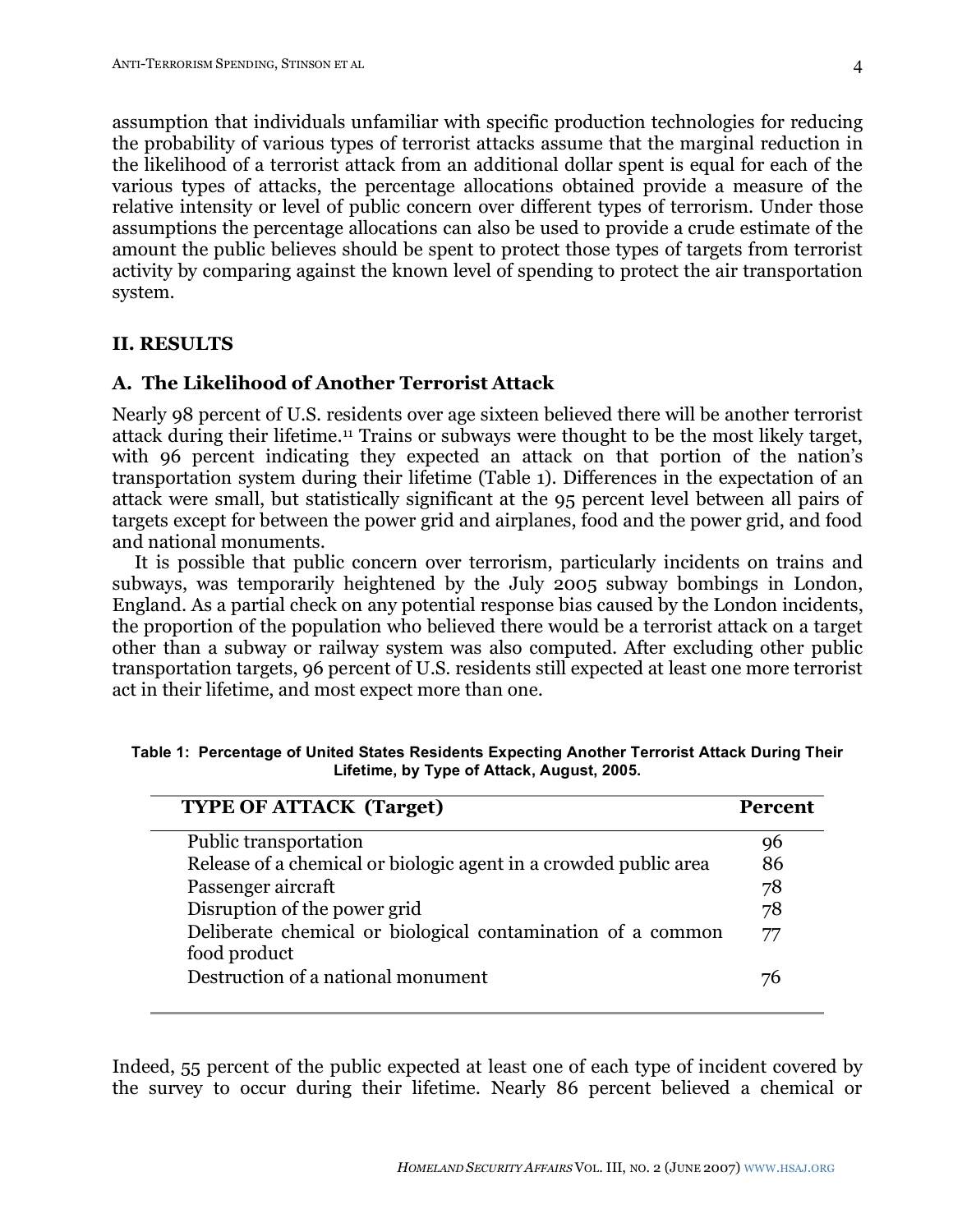biological agent will be released in their lifetime, and attacks on the power grid, the food supply, and national monuments were each expected by at least 76 percent of U.S. residents. Despite the high degree of public visibility given to efforts to make air travel secure from terrorism, 78 percent of the population over the age of sixteen believed there will be another aircraft hijacking incident.

Most also believed further terrorist attacks will occur in the relatively near future. At least one act of terrorism within four years of August 2005 was expected by 95 percent of the public (Table 2). Again, while differences in the perceived probabilities of attacks within four years were relatively small, differences between pairs of terrorist acts were all statistically significant except for those between release of a chemical or biological agent in a public area and disruption of the power grid. After possible attacks on trains or subways were excluded, nearly 81 percent of the public expected at least one terrorist incident during the next four years. An attack on the food system was thought least likely, but still 44 percent of U.S. residents expected a terrorist attempt to introduce a toxin into the food supply chain within four years.

**Table 2: Percentage of U.S. Residents Expecting a Terrorist Attack within the Next Four Years, by Type of Attack, August 2005**

| <b>ATTACK TARGET</b>                                                | <b>Percent</b> |
|---------------------------------------------------------------------|----------------|
| <b>Public Transportation</b>                                        |                |
| Passenger aircraft                                                  | 53             |
| Release of a chemical or biologic agent in a<br>crowded public area | ,51            |
| Disruption of the power grid                                        | 51             |
| Destruction of a national monument                                  | 49             |
| Deliberate chemical or biological contamination of<br>a common food | 44             |

### **B. Relative Impact of Alternative Terrorist Incidents**

Respondents were asked to rate the impact of different types of terrorist events on America and on them personally. Then they were asked how the nation's anti-terrorism budget should be divided to protect against different types of terrorist attacks. The average percentages of the anti-terrorism budget assigned to protecting against each type of attack are shown in Table 3.

Despite their belief that other types of terrorism were more likely in the near future, the public believed the implications of an attack on the food system sufficiently serious that a greater percentage of anti-terrorism spending should be allocated to protecting the food supply than to defending any other potential target among the choices offered (Table 3).

On average, U.S. residents believed that more than 19 percent of the resources that should be spent to protect against terrorism should be spent to defend the food supply chain. Protecting against release of a chemical or biological agent in a public area was also seen as a high priority, receiving almost the same percentage allocation of anti-terrorism spending as was thought appropriate for protecting the nation's food supply chain.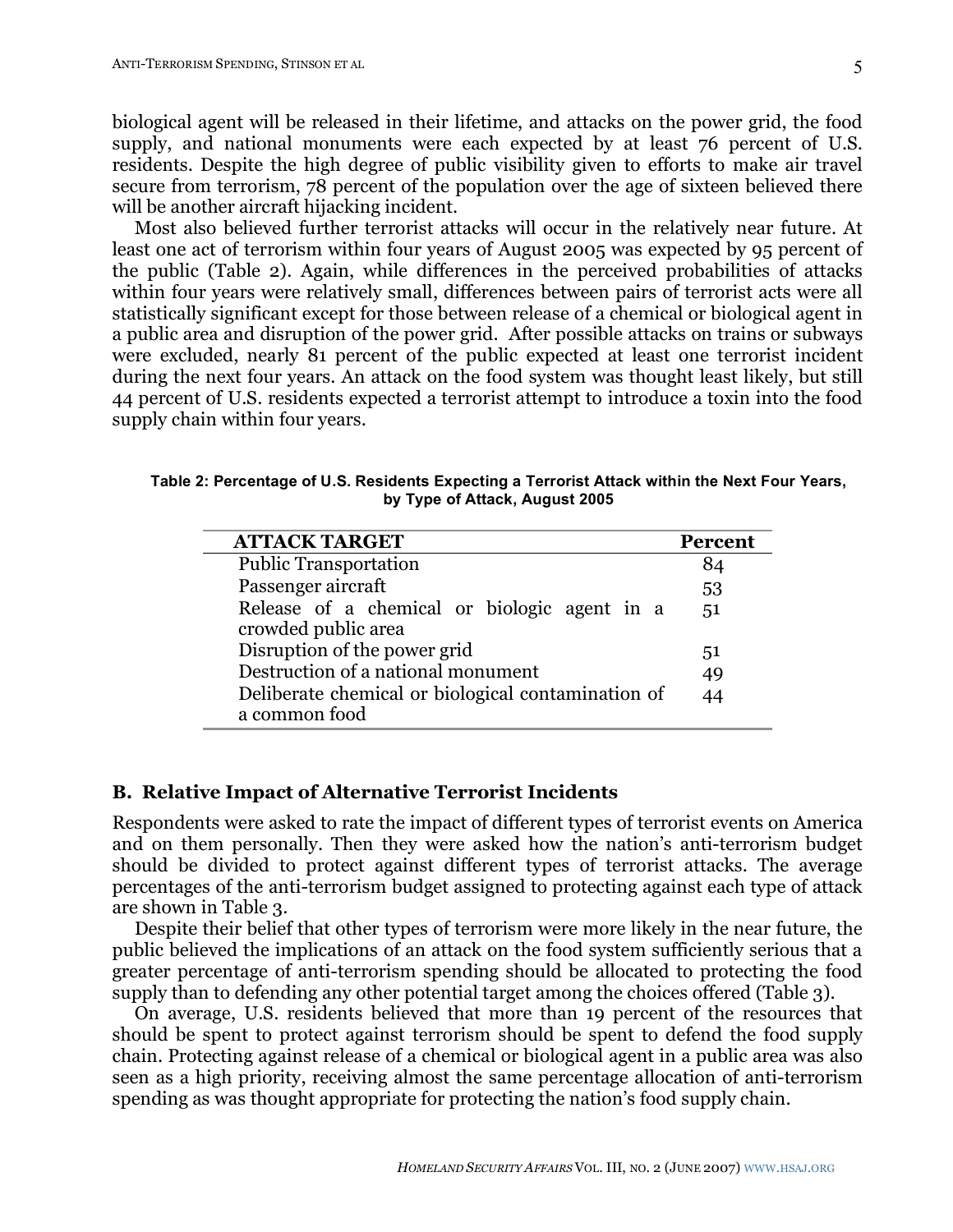| <b>Attack Target</b>                         | <b>Percent</b> | <b>Percent of</b><br>Aircraft<br><b>Spending</b> |
|----------------------------------------------|----------------|--------------------------------------------------|
| Deliberate chemical or biological            | 19.13          | 113.3                                            |
| contamination of a common food               |                |                                                  |
| Release of a chemical or biologic agent in a | 18.90          | 112.0                                            |
| crowded public area                          |                |                                                  |
| <b>Public Transportation</b>                 | 17.06          | 101.1                                            |
| Passenger aircraft                           | 16.88          | 100.0                                            |
| Disruption of the power grid                 | 14.97          | 88.7                                             |
| Destruction of a national monument           | 8.16           | 48.3                                             |
| Other                                        | 4.91           | 29.1                                             |

**Table 3: Percentage of Anti-terrorism Spending United States Residents Believe Should Be Allocated to Protecting against Particular Types of Terrorist Attacks, by Type of Terrorist Attack, August 2005.**

This survey finds the public believed that about 17 percent of the anti-terrorism budget should be spent to secure subways and railways and just less than 17 percent to protect airline transportation. Preventing disruption of the power grid was allocated 15 percent of the anti-terrorism budget while 8 percent would go to preventing destruction or damage to a national monument and 5 percent to preventing other forms of terrorism.

The percentage allocations chosen for spending to protect against each different type of attack were all significantly different from zero. Differences between the public's allocations for activities to protect the food supply chain or to protect against potential chemical and biological attacks and the percentage of the anti-terrorism budget that should go for protecting air transportation were statistically significant at the 95 percent level.

When the percentage allocations of the homeland security budget indicated by the public were converted to spending levels as a percentage of the amount believed appropriate to provide secure air transportation, U.S. residents indicated they would allocate 13.3 percent more for protecting the food supply than for protecting airline travel. Preventing a chemical or biological attack was given 12 percent more, and protecting other transportation activities 1 percent more than preventing an aircraft hijacking.

### **C. Demographic Differences in Anti-terrorist Spending**

Although the degree of personal concern about particular forms of terrorism varied considerably across respondents, for the most part differences in demographic characteristics did not appear to be strongly related to the way individuals believed the anti-terrorism budget should be allocated. Responses to the question asking how antiterrorism spending should be allocated are summarized in Appendix A by sex, race and ethnic origin, age, education, income and geographic region. For ease in comparisons all spending allocations were normalized against the national average allocation thought appropriate to protect against future aircraft hijackings as identified in this survey. Results are reported as a percentage of the average national allocation for protecting air travel.

Differences in the percentages of the anti-terrorism budget that particular cohorts believed should be allocated to protecting the airways generally were small. For most,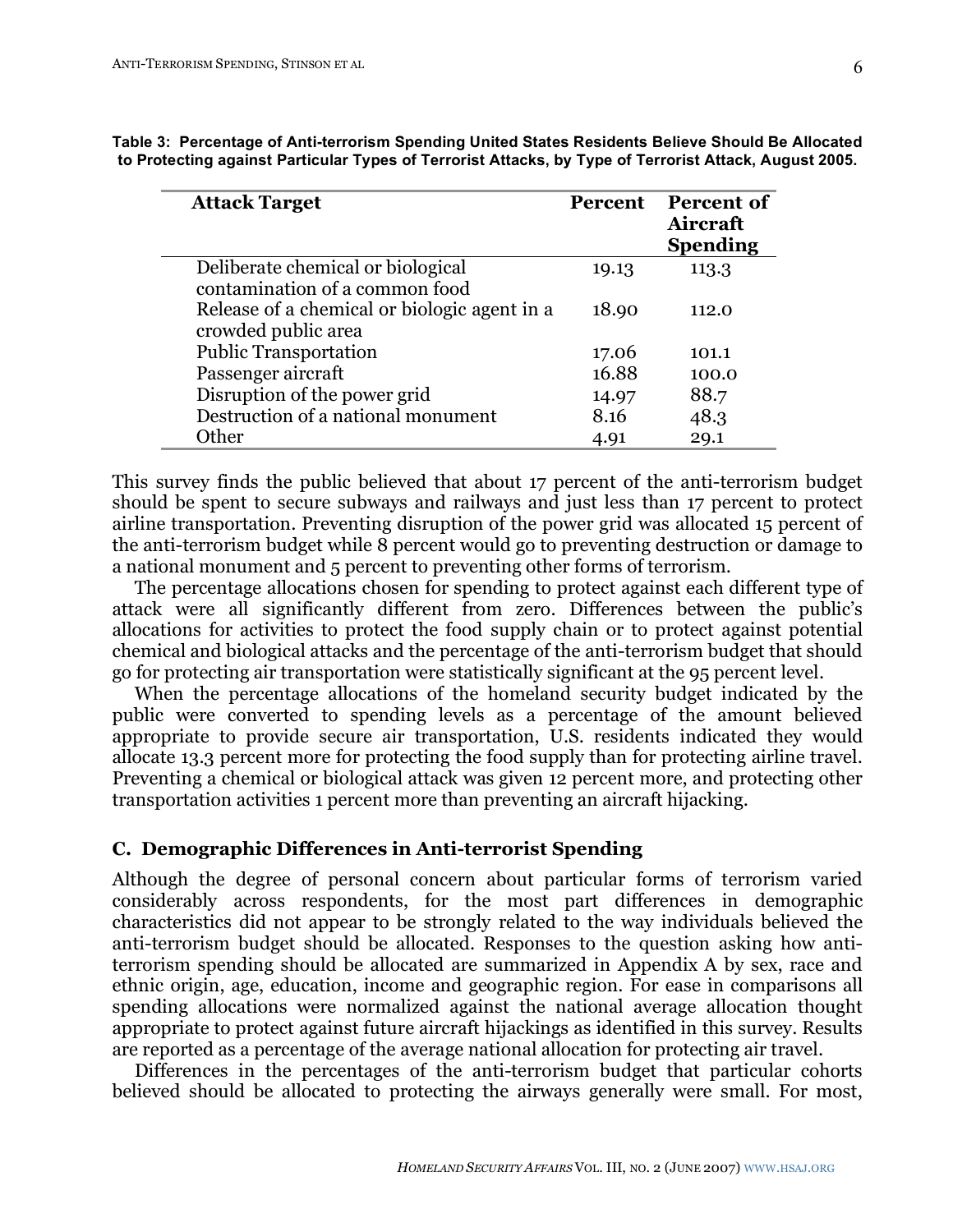allocations were within two or three percent of the national average. There were, however, substantial differences for African-Americans and Hispanics. On average African-Americans allocated 115 percent of the national average to protect air travel, and Hispanics allocated 110 percent. Individuals over the age of sixty-five devoted the least of any group to preventing terrorist hijackings, 93 percent of the U.S. average.

There was broad and very uniform agreement that less should be spent to protect national monuments than to protect any of the other potential targets listed in the survey. With few exceptions U.S. residents – no matter their age, education, race, or income – believed that protecting our national treasures should receive only about one-half as much funding as that used to secure air travel. Individuals with annual incomes of \$20,000 or less and Hispanics allocated the most to protecting monuments, just over 58 percent of the amount spent to secure air travel. Individuals age sixty-five or over would spend the least, less than 43 percent as much as the national average thought appropriate to protect air travelers. Most groups allocated an amount equal to roughly 50 percent of the resources devoted to protecting against another terrorist attack using aircraft. Non-Hispanic whites would allocate 48 percent as much; blacks, only 42 percent as much.

The public also would allocate fewer resources to protecting the nation's power grid from disruption by terrorists than to preventing air hijackings. On average U.S. residents believed about 89 percent of the amount spent to protect air travel should be spent to secure the power grid.

Here, however, variations among cohorts were wider. Those over the age of sixty-five allocated nearly two percent more to protecting the electrical power system than the national average for protecting air travel, and those in the East North Central Region and the Mountain states allocated just 1 percent less than for protecting air travel. Those under the age of forty allocated only 79 percent as much as for air security, and blacks and Hispanics respectively spent 74 percent and 72 percent as much.

On average, the public believed slightly more should be spent to protect the commuter and rail transportation networks from terrorist attacks than to secure civilian air traffic. But again, there were significant differences in the amounts particular cohorts believed appropriate. Some assigned a very high priority to protecting subways and railways from terrorism, while others believed protecting commuter rail deserves significantly less funding than does protecting air travel.

Individuals in the public transportation-dependent Mid-Atlantic and New England states allocated nine percent and eight percent more respectively to protecting other transportation networks than to securing the airways. Those in the West South Central States would spend 93 percent as much. College graduates allocated more than six percent more for protecting subways and railways, while those with a high school degree or less would spend only 96 percent as much as they would to protect air travel. Individuals with household incomes greater than \$60,000 would spend more to protect the commuter transportation network than to protect air travel, while those with incomes less than \$60,000 would spend less.

There also was broad agreement that protecting the food supply chain and preventing the release of a chemical or biological agent in a public area were the anti-terrorist activities deserving the most funding. The public allocated about 13.3 percent more for food protection and 12 percent more for protecting against release of a chemical or biological agent than they did to protecting against another 9/11-style attack using hijacked aircraft. Again, distinct differences appeared across racial and ethnic groups. Non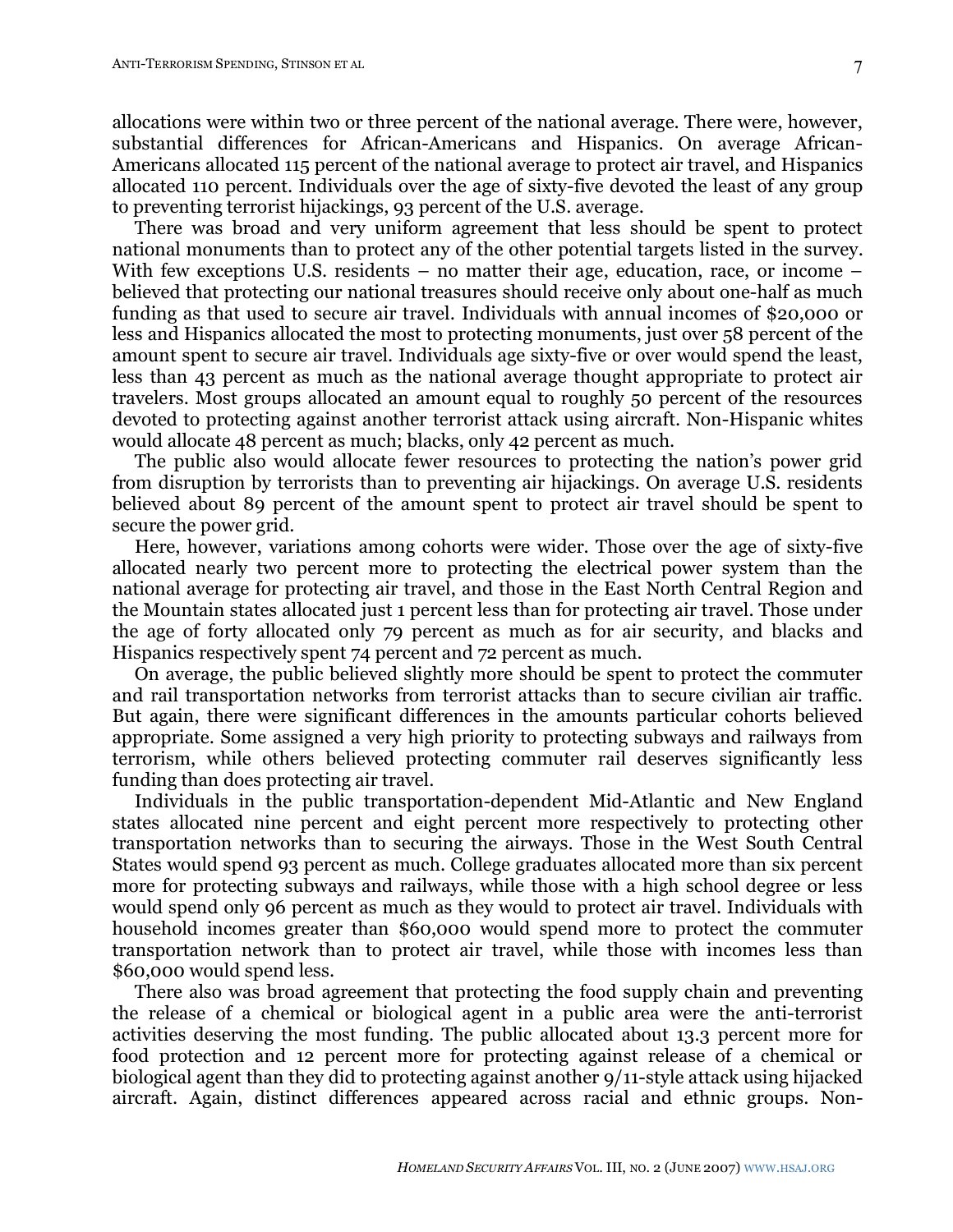Hispanic whites allocated nearly 16 percent more to protecting the food supply and 11 percent more to protecting against a chemical or biological attack than to securing air travel. While the increment over spending to protect air travel was smaller for African Americans and Hispanics, they still devoted more of the anti-terrorism budget to protecting the food system and preventing release of chemical or biological agents than to protecting the airways. The spending ratios for defense of the food system increase with age; those for protecting against a chemical or biological attack decrease with age. There was no distinct pattern with respect to income for either food protection or protection against chemical or biologic agents.

### **D. Changes in Relative Concern after Additional Information on the Potential Severity of Food Terrorism Incidents Is Provided**

Once respondents had made an initial distribution of funds for defending against possible terrorist activities, a scenario describing the progression of events following a potential food terrorism incident was introduced. 12

Emergency room visits and hospital admissions suddenly increase in the region where you live. A food-borne toxin is suspected to be the cause. The number of individuals affected continues to grow over the next several days and some of those hospitalized die. Similar patterns are seen in other metropolitan areas within the region. The number of fatalities associated with this problem grows. State and national agencies struggle to identify the source of the problem. Ten days after the first report a statement is issued by a government agency saying that there has been a deliberate attempt to contaminate the food system. By comparing the pattern of affected consumers and the distribution of various types of food products a single commonly used food product has been identified as the source. It is estimated that more than 50,000 units of the contaminated product have already been purchased. Consumers are instructed to bring all unused product to central collection sites for disposal. Ultimately the death toll from this incident reaches 1,500.

After reading the above scenario respondents were again asked to allocate resources to combat terrorism. Differences between the naïve and post-scenario results are shown in Table 4.

| <b>Attack Target</b>                                                   | <b>Percent</b><br>(Naïve) | <b>Percent</b><br>(Post-<br>Scenario) | <b>Change</b><br>Up (down) |
|------------------------------------------------------------------------|---------------------------|---------------------------------------|----------------------------|
| chemical or biological<br>Deliberate<br>contamination of a common food | 19.13                     | 22.88                                 | 3.75                       |
| Release of a chemical or biologic agent<br>in a crowded public area    | 18.90                     | 18.77                                 | (0.13)                     |
| Public transportation                                                  | 17.06                     | 16.39                                 | (0.67)                     |
| Passenger aircraft                                                     | 16.88                     | 15.48                                 | (1.40)                     |
| Disruption of the power grid                                           | 14.97                     | 14.41                                 | (0.56)                     |
| Destruction of a national monument                                     | 8.16                      | 7.84                                  | (0.32)                     |
| Other                                                                  | 4.91                      | 4.24                                  | (0.67)                     |

#### **Table 4: United States Residents' Percentage Allocation of Anti-terrorism Budget, by Target of Attack, Naïve and Post Scenario Allocations, August 2005.**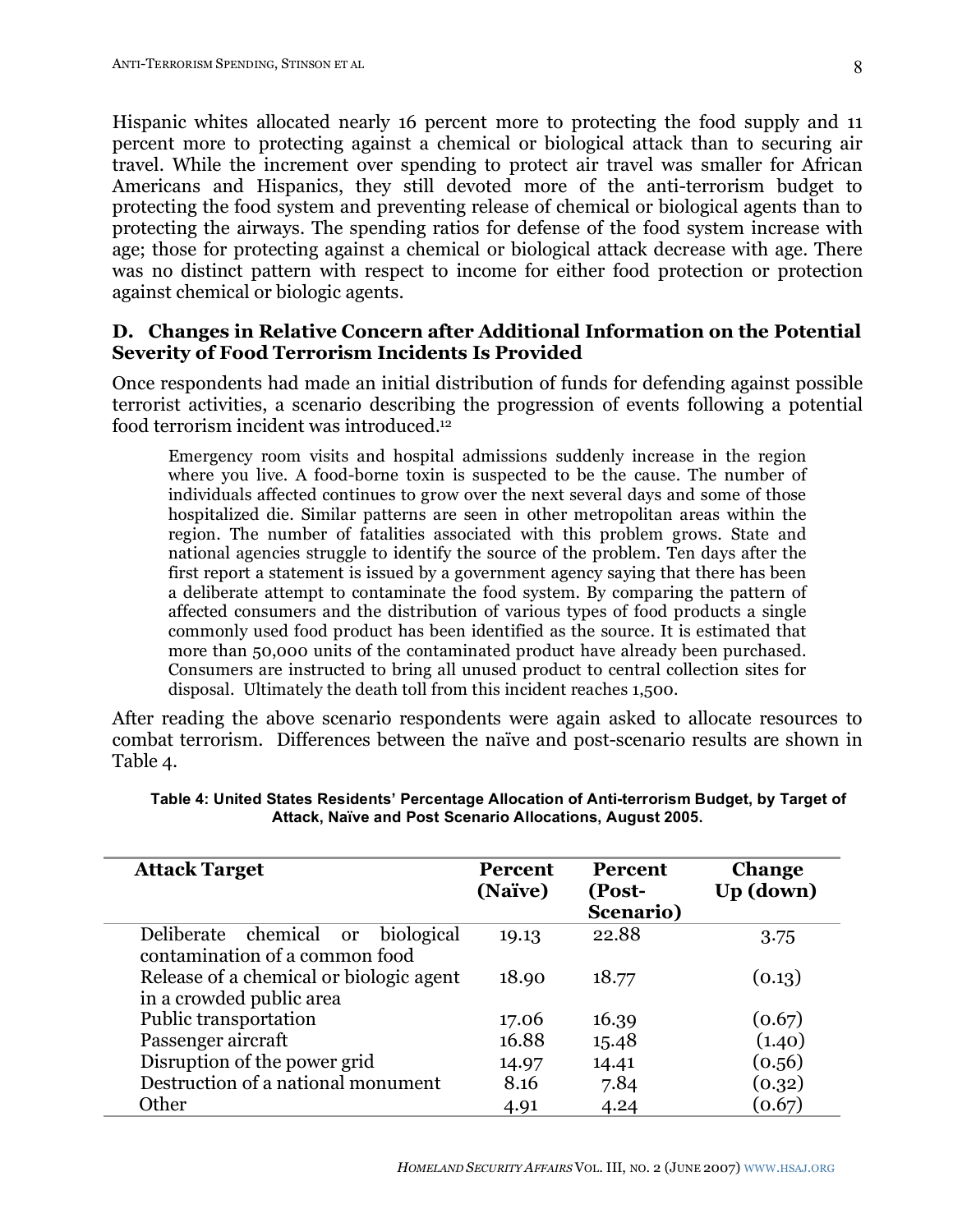As anticipated, the proportion of anti-terrorism spending that respondents believed should go to protect the food supply system increased substantially. Post-scenario responses called for programs protecting the food system to receive nearly 23 percent of all antiterrorism spending, 3.75 percentage points more than before respondents were informed of the potential consequences of an act of food terrorism. Protecting against release of a chemical or biological agent in a crowded public area remained the second highest priority and the proportion of the anti-terrorist budget that should be devoted to that mission remained almost constant, falling by just over 0.1 percentage points.

The proportion of resources believed appropriate to protect against another airline hijacking fell by the largest amount, down 1.4 percentage points from the average of earlier responses. Allocations to protecting other transportation systems, national monuments, the power grid, and other targets also fell, but by smaller amounts. All allocations in the post-scenario responses were significantly different from the airline allocation, and the allocations for each potential terrorist target changed significantly from the naïve responses except the allocation for preventing the release of a chemical or biological agent in a crowded public area.

Women, African Americans, and individuals with a high school education or less increased the proportion of spending they believed should be devoted to protecting the food supply the most after being given additional information (Appendix Table A). African Americans and individuals residing in the East and West South Central States reduced the proportion of spending they believed should go to secure the airways by more than the national average, while men and college graduates reduced their allocation for that activity by less than the national average. There were relatively small differences in the changes in resources that were thought appropriate for the other anti-terrorist activities.

### **III. POLICY IMPLICATIONS AND CONCLUSIONS**

Our survey results indicate the public would devote larger percentages of the nation's antiterrorism spending to preventing deliberate contamination of food items and to protecting against release of toxic chemical or biologic agents than to preventing other types of terrorist attacks. A comparison of the public's allocation of anti-terrorism spending with the actual distribution of federal homeland security spending indicates current spending allocations do not match the public's expressed preferences.

We do not argue that decisions on the size and internal allocation of the nation's homeland security budget should be made on the basis of a public opinion poll. Determining how much should be allocated to protect against particular types of terrorism is a complex, multi-dimensional problem and the cost of achieving a pre-set level of security from terrorism will depend on technical factors specific to the target and the type of attack. The level of security the public demands for each type of target also will depend on the cost of providing various levels of security. Clearly, if sufficient security can be provided at a low cost there is no need to spend additional amounts to protect a particular target, even if the public, lacking knowledge of technical factors affecting the cost of providing security, would allocate a higher percentage of homeland security spending to protecting that objective.

We do argue that, given limited information on the public's demand for protection against various types of terrorism, these survey results provide an indication of the intensity of the public's preferences for protection against certain forms of terrorism.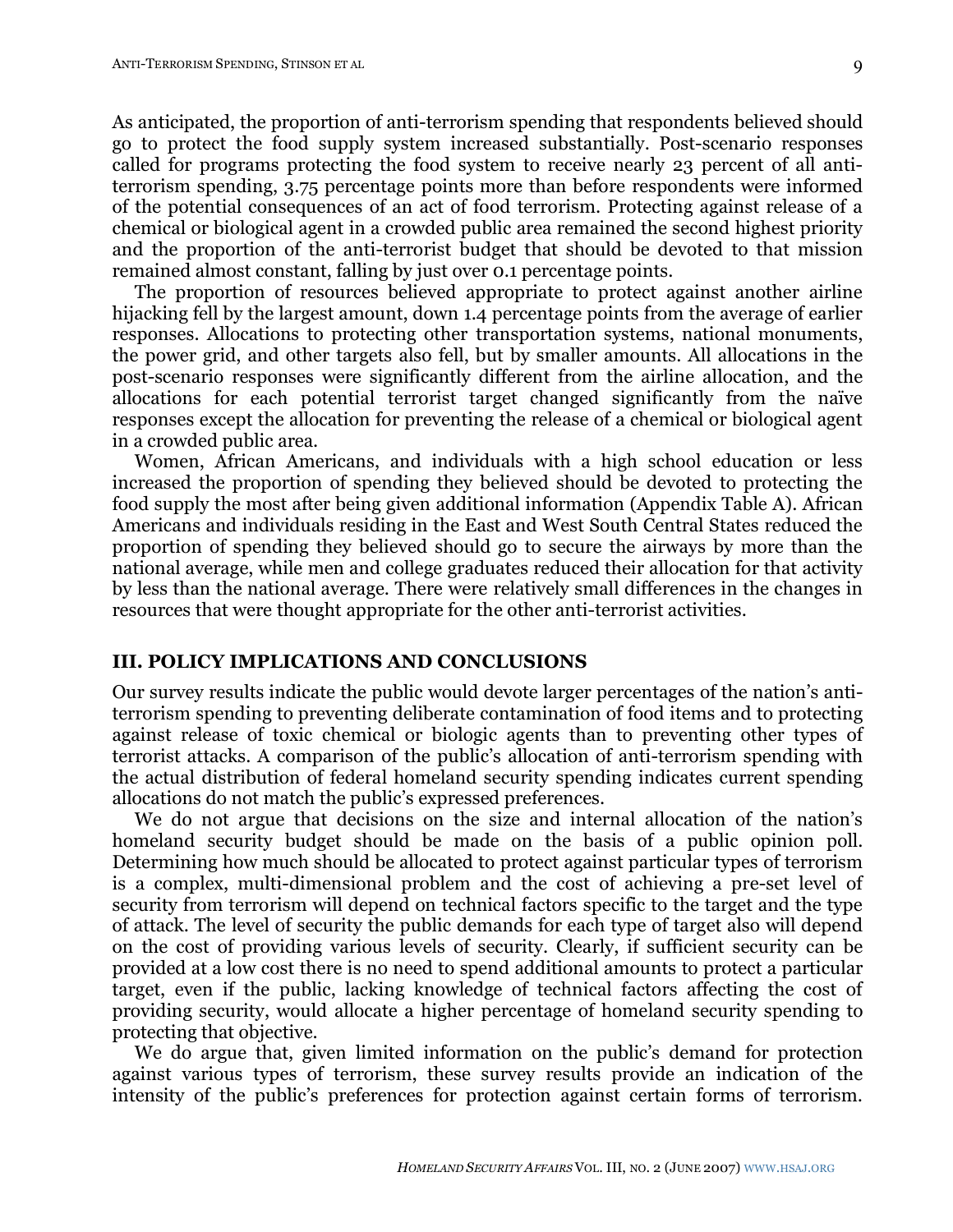Those preferences are important and need to be considered by policy makers since the indirect economic losses associated with a terrorist attack will almost certainly be greater if the attack is one that plays more heavily on the public's fears. For example, survey responses indicate the indirect economic impact of deliberate contamination of a common food product will be greater than the impact of disruption of the power grid. Comparing how federal spending for homeland security is currently allocated with how the public would allocate it provides a crude measure of how well homeland security is being targeted to address the areas of greatest public concern.

Enacted and supplemental appropriations for homeland security by all federal agencies totaled \$55 billion in fiscal 2006 (Table 5). That total was spread across the budgets of thirty-three federal agencies in support of six national strategy missions. After removing spending by the Department of Defense, non-defense homeland security budget authority was \$38 billion.<sup>13</sup> Four departments – Homeland Security, Health and Human Services, Justice, and Energy – accounted for nearly 90 percent of the non-defense federal homeland security budget in fiscal 2006.

| <b>Mission</b>                             |               | <b>Enacted 2006 Percent of Total</b> |
|--------------------------------------------|---------------|--------------------------------------|
|                                            | (\$ Millions) |                                      |
| Intelligence and Warning                   | \$428         | 0.8                                  |
| Border and Transportation Security         | 18,508        | 33.6                                 |
| Domestic Counterterrorism                  | 4,566         | 8.5                                  |
| Protecting Critical Infrastructure and     | 17,852        | 32.4                                 |
| <b>Key Assets</b>                          |               |                                      |
| Defending Against Catastrophic Threats     | 8,640         | 15.6                                 |
| <b>Emergency Preparedness and Response</b> | 4,940         | 8.9                                  |
| Other                                      | 112           | 0.2                                  |
| <b>Total Budget Authority</b>              | \$55,046      | 100                                  |

**Table 5: Homeland Security Funding by National Strategy Mission, 2006 Fiscal Year Budget Authority, \$ Millions.**

Source: *Analytical Perspectives*, *Budget of the United States Government, Fiscal Year 2007,* 21.

Thirty-four percent of total federal spending for the broader homeland security program goes to support the border and transportation security missions and 32 percent to protecting critical infrastructure and key assets. More than 62 percent of the funding for that mission goes through the Defense Department budget. Protecting against catastrophic threats, the program area that includes protecting against chemical, biological, radiological, and nuclear threats, as well as safeguarding the food system, was allocated \$8.6 billion in fiscal 2006.

In comparison, federal spending specifically directed to protecting civil aviation from terrorism was expected to total about \$6.4 billion in fiscal 2006, 11 percent of all federal homeland security spending.<sup>14</sup> The \$6.4 billion is the total amount spent by the public and private sectors for civil aviation security. The Aviation and Transportation Security Act specifically notes that protecting civil aviation is a matter of national security and therefore the responsibility of the federal government.15 The Transportation Security Administration (TSA) is specifically charged with responsibility for protecting civil aviation and TSA funds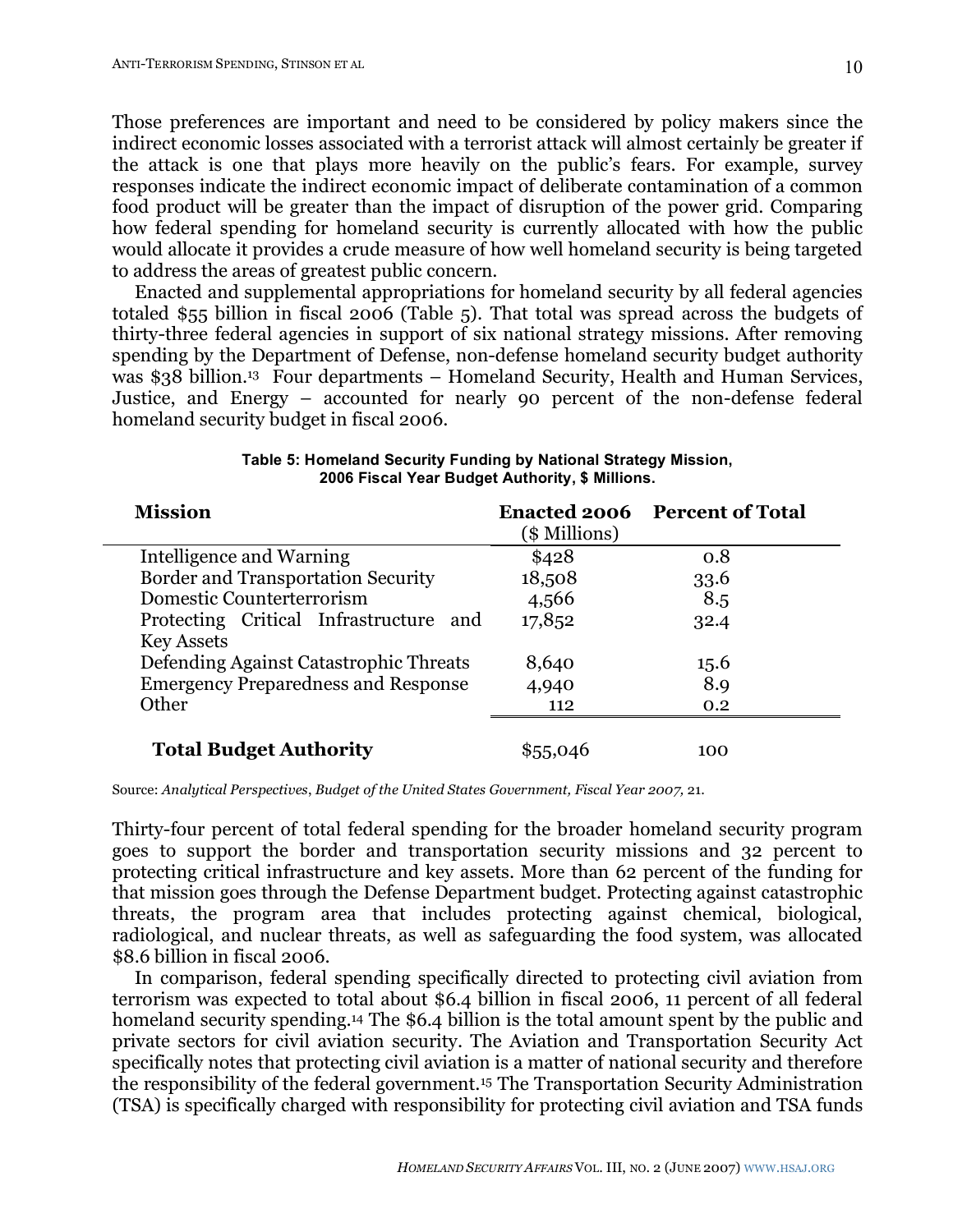all airport passenger and baggage screening activities as well as technology development and purchases. <sup>16</sup> About 36 percent of TSA's 2006 expected spending came from passenger and air carrier security fees transferred to the agency; the remainder, from general fund appropriations.

The survey indicates the current distribution of resources between air carrier security and protection against catastrophic attacks does not reflect Americans' relative concerns about those particular types of attacks. Total federal funding for programs protecting against all types of catastrophic attacks totaled \$8.6 billion in fiscal 2006, only 34 percent more than was allocated to protecting the airways from terrorism. Yet this survey indicates U.S. residents would spend 113 percent of the amount spent to protect the airways just to prevent deliberate contamination of the food supply and an additional 112 percent of the amount spent to protect against aircraft hijackings to prevent the release of toxic chemical or biological agents in a public area.

Put another way, the survey indicates that U.S. residents believe that for every \$1 spent to protect against a terrorist attack using hijacked aircraft \$1.13 should be spent to protect America's food system<sup>17</sup> and an additional \$1.12 should be spent to protect against an attack using a chemical or biological weapon. The current ratio of federal spending for programs protecting against all types of catastrophic terrorist incidents to that for protecting aircraft falls well short of meeting that standard, even when activities protecting against all other types of catastrophic attacks including radiological or nuclear incidents are ignored.18

It is true that it may be more expensive to provide a given level of security for air travelers. It is also true that the federal budget is not the only source of spending to protect the food supply or to protect against release of toxic chemical or biologic agents as it is for securing the airways. The private sector should be expected to assume some of the responsibility for protection against the deliberate food contamination and the release of toxic agents in public areas, and it does.

Although there are no comprehensive estimates of private spending to secure the food chain, reports documenting spending on food safety offer an indication of the amount spent by the private sector and state and local government for a similar, but less complex task.19 Combined spending by the USDA's Food Safety and Inspection Service, the FDA, and state agricultural and health departments was estimated to total \$1.3 billion in 1999.20 Private meat and poultry processors are estimated to have spent about \$380 million annually and made \$570 million in long-term investments between 1996 and 2000 to comply with USDA's 1996 Pathogen Reduction/Hazard Analysis Critical Control Point (PR/HACCP) regulation.21 That same survey found the U.S. meat and poultry industry made an additional \$360 million in food safety investments during that period for items not required by the PR/HACCP rule.

But even after taking potential private sector spending into account, the ratio of funding to protect against catastrophic incidents to that for protecting against aircraft hijackings appears low. USDA's share of the \$8.6 billion budgeted government-wide in fiscal 2006 for the national mission of defending against catastrophic threats was \$238 million. 22

Ultimately, the test for homeland security budget policy is whether the resources needed to provide the level of protection demanded by the public are available. As with all public budget decisions, balancing expected outcomes with costs is the key, even though these particular decisions are particularly difficult because they involve determining the level of spending needed to protect against low probability events with catastrophically high costs.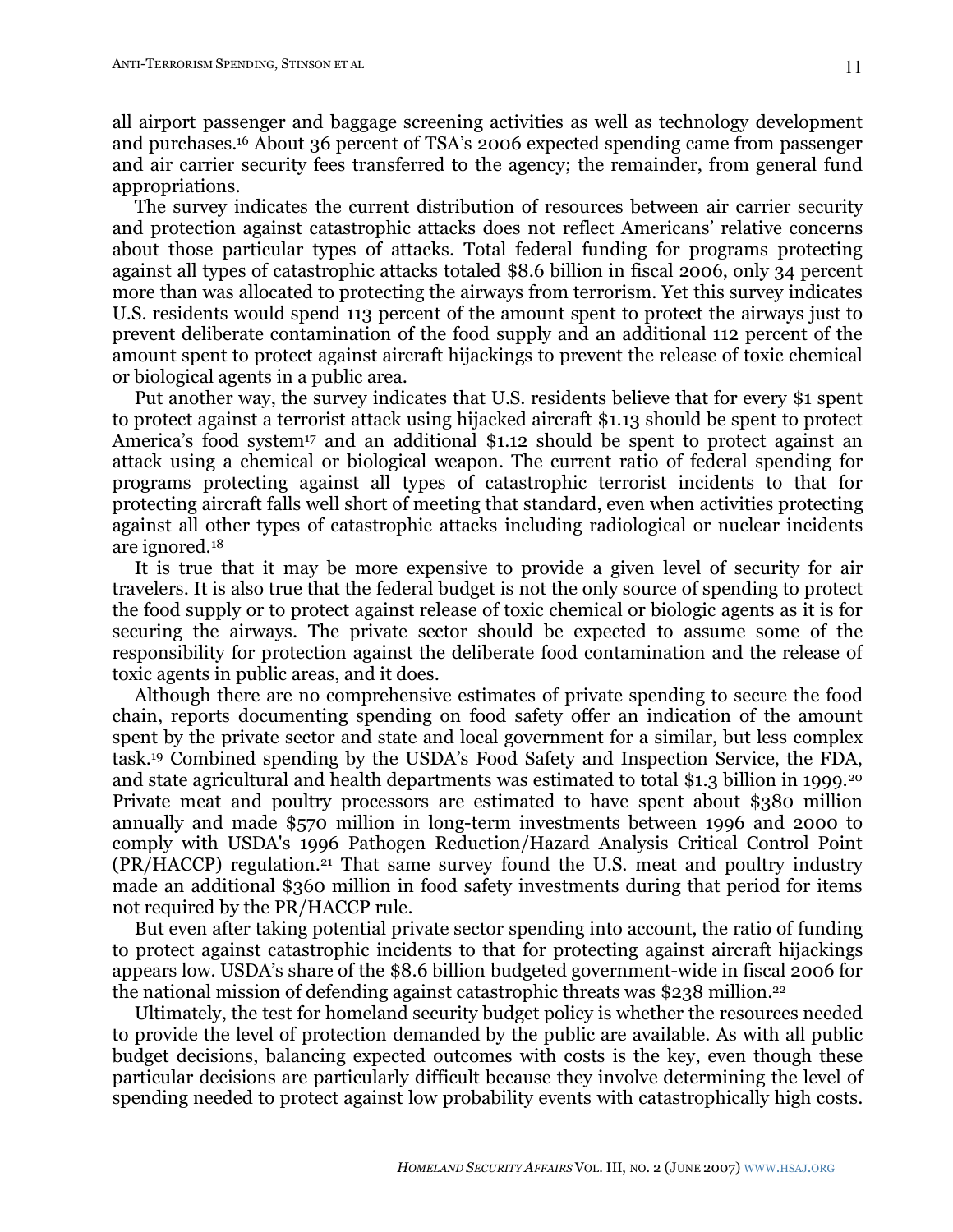12

Results from this survey raise the question of whether the current ratio of spending to protect against further terrorist attacks using hijacked aircraft to spending to protect against deliberate contamination of the food supply and intentional release of a toxic agent in a public area are consistent with the value the public places on protection against those types of terrorist attacks.

*Thomas Stinson, Associate Professor of Applied Economics; Jean Kinsey, Professor of Applied Economics and Co-Director of The Food Industry Center; Dennis Degeneffe, Research Fellow; Koel Ghosh, Post Doctorate Research Associate, all from the University of Minnesota.*

This research was supported by the United States Department of Homeland Security through the National Center for Food Protection and Defense (NCFPD), grant number N-00014-04-1-0659. However, any opinions, findings, and conclusions or recommendations in this document are those of the authors and do not necessarily reflect the policy and positions of the U.S. Department of Homeland Security. The work was also supported by the Minnesota Agricultural Experiment Station projects MIN 14-048 and MIN-14-093 and the Food Industry Center, University of Minnesota. The Food Industry Center is an Alfred P. Sloan Foundation Industry Study Center.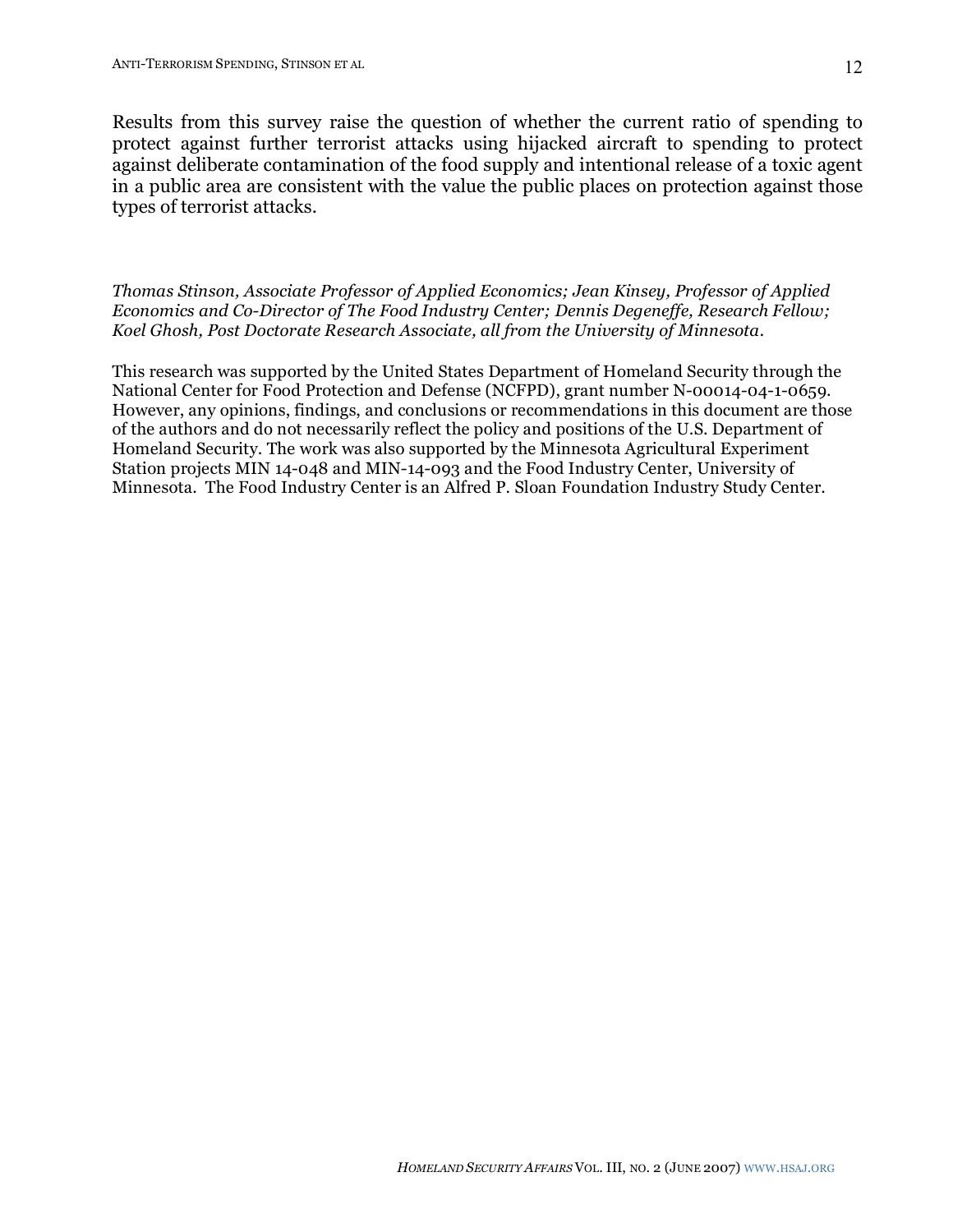# **Appendix A**

# **Desired Allocation of Anti-Terrorist Spending as a Percentage of Spending to Protect Aircraft, by Type of Event and Socio-economic Characteristics, Naive and Post-Scenario Results**

| <b>NAIVE</b>            |       |        |        |                            |                     |          |
|-------------------------|-------|--------|--------|----------------------------|---------------------|----------|
| <b>Types of Attacks</b> | All   | Gender |        |                            | Race                |          |
|                         |       | Male   | Female | White,<br>Non-<br>Hispanic | African<br>American | Hispanic |
|                         |       |        |        |                            |                     |          |
| Food                    | 113.3 | 109.3  | 115.2  | 115.5                      | 106.3               | 105.9    |
| Chemical-Biological     | 112.0 | 111.8  | 112.0  | 111.2                      | 112.5               | 113.7    |
| Other Transportation    | 101.1 | 102.1  | 100.5  | 100.5                      | 105.5               | 103.8    |
| Aircraft                | 100.0 | 95.7   | 102.1  | 97.3                       | 114.9               | 109.5    |
| Power Grid              | 88.7  | 89.4   | 88.3   | 92.9                       | 74.5                | 71.6     |
| Monument                | 48.3  | 46.9   | 49.1   | 47.4                       | 47.9                | 55.5     |
| Other                   | 29.1  | 37.2   | 25.2   | 27.7                       | 30.9                | 32.4     |

## **POST-SCENARIO**

| <b>Types of Attacks</b> | All   | Gender |        |                            |                     |          |
|-------------------------|-------|--------|--------|----------------------------|---------------------|----------|
|                         |       | Male   | Female | White,<br>Non-<br>Hispanic | African<br>American | Hispanic |
|                         |       |        |        |                            |                     |          |
| Food                    | 147.8 | 134.1  | 154.3  | 149.7                      | 145.5               | 137.7    |
| Chemical-Biological     | 121.3 | 121.6  | 121.1  | 120.2                      | 120.3               | 126.0    |
| Other Transportation    | 105.9 | 109.1  | 104.3  | 106.3                      | 105.7               | 104.7    |
| Aircraft                | 100.0 | 98.6   | 100.6  | 98.4                       | 109.4               | 107.5    |
| Power Grid              | 93.1  | 96.1   | 91.6   | 95.9                       | 83.2                | 80.9     |
| Monument                | 50.6  | 50.6   | 50.7   | 49.2                       | 51.2                | 58.8     |
| Other                   | 27.4  | 35.9   | 23.3   | 26.2                       | 30.7                | 30.5     |

## **NAIVE**

| <b>Types of Attacks</b> | All   |       | Age      |       | <b>Education</b>          |                 |                     |  |  |  |
|-------------------------|-------|-------|----------|-------|---------------------------|-----------------|---------------------|--|--|--|
|                         |       | $40$  | 40 to 64 | $65+$ | High<br>School or<br>Less | Some<br>College | College<br>Graduate |  |  |  |
|                         |       |       |          |       |                           |                 |                     |  |  |  |
| Food                    | 113.3 | 110.4 | 114.6    | 117.0 | 113.0                     | 113.6           | 113.2               |  |  |  |
| Chemical-Biological     | 112.0 | 115.2 | 110.6    | 107.3 | 110.2                     | 112.0           | 112.7               |  |  |  |
| Other Transportation    | 101.1 | 99.0  | 102.4    | 101.5 | 95.6                      | 99.2            | 106.4               |  |  |  |
| Aircraft                | 100.0 | 105.5 | 97.5     | 93.5  | 103.5                     | 102.1           | 95.6                |  |  |  |
| Power Grid              | 88.7  | 79.0  | 92.7     | 101.7 | 89.3                      | 86.2            | 91.2                |  |  |  |
| Monument                | 48.3  | 52.7  | 46.5     | 42.7  | 51.2                      | 49.6            | 45.1                |  |  |  |
| Other                   | 29.1  | 30.6  | 28.1     | 28.7  | 29.6                      | 29.6            | 28.3                |  |  |  |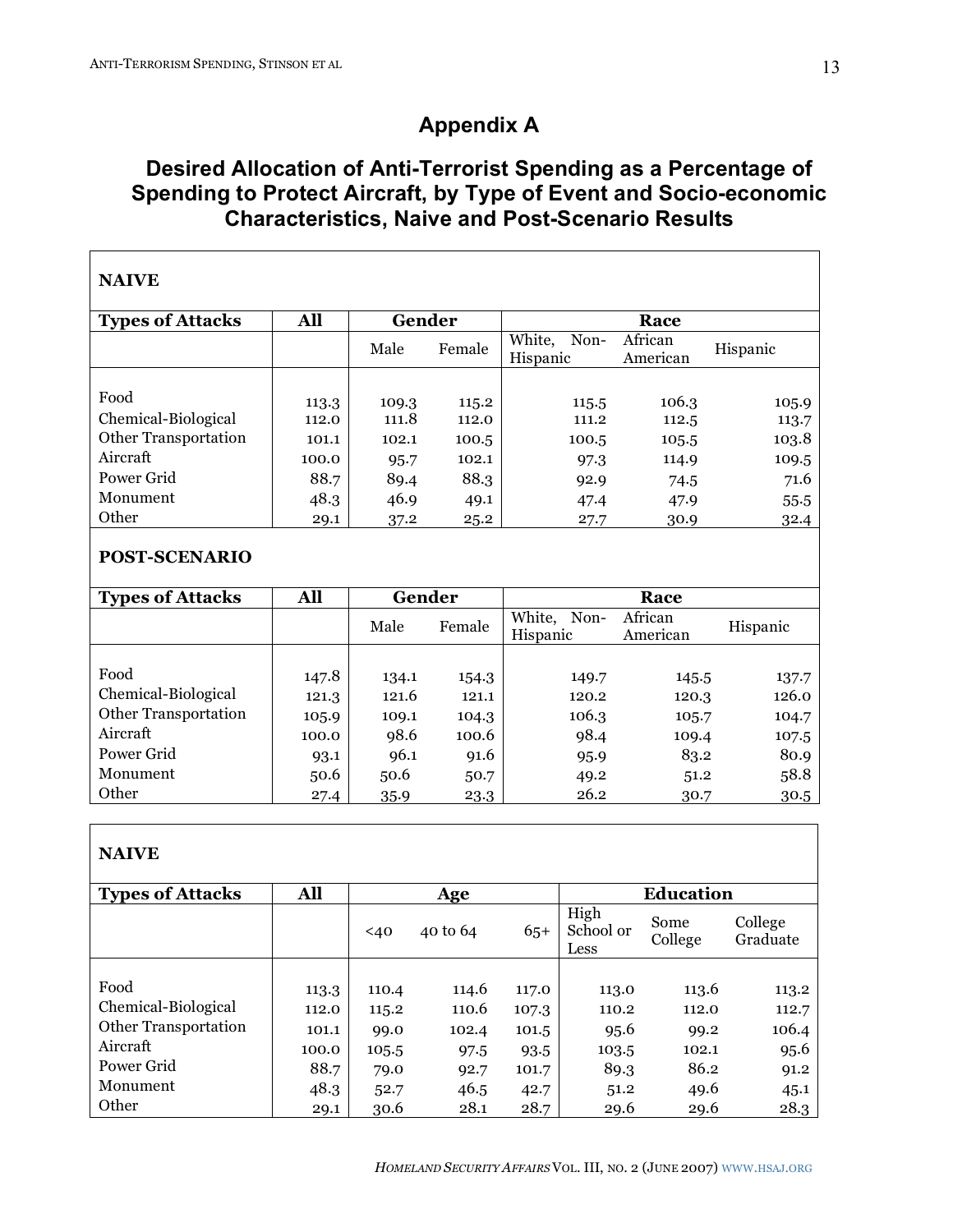#### **POST-SCENARIO Types** of Attacks **All Age Education**  $<40$  40 to 64 65+ High School or Less Some College College Graduate Food 147.8 145.0 149.2 150.0 155.7 149.2 141.7 Chemical-Biological 121.3 123.1 120.4 119.2 116.8 121.2 123.8 Other Transportation 105.9 103.4 107.9 103.7 98.7 104.7 111.4<br>Aircraft 100.0 104.7 98.0 94.1 101.7 100.9 97.9 Aircraft 100.0 104.7 98.0 94.1 101.7 100.9 97.9 Power Grid 93.1 85.7 95.6 105.6 91.5 91.5 95.8 Monument 50.6 56.4 48.1 44.3 54.1 51.4 47.7 Other 27.4 27.8 26.7 29.2 27.4 27.2 27.6

## **NAIVE**

| <b>Types of Attacks</b>     | <b>All</b> | Income     |                        |                        |                       |                       |           |  |  |  |
|-----------------------------|------------|------------|------------------------|------------------------|-----------------------|-----------------------|-----------|--|--|--|
|                             |            | < \$20,000 | $$20,000-$<br>\$39,999 | $$40,000-$<br>\$59,999 | \$60,000-<br>\$79,999 | \$80,000-<br>\$99,999 | >\$99,999 |  |  |  |
|                             |            |            |                        |                        |                       |                       |           |  |  |  |
| Food                        | 113.3      | 110.2      | 119.3                  | 114.0                  | 109.2                 | 117.1                 | 116.5     |  |  |  |
| Chemical-Biological         | 112.0      | 109.1      | 111.0                  | 115.2                  | 109.4                 | 113.3                 | 112.4     |  |  |  |
| <b>Other Transportation</b> | 101.1      | 92.0       | 90.8                   | 95.0                   | 109.1                 | 104.4                 | 105.6     |  |  |  |
| Aircraft                    | 100.0      | 102.5      | 97.7                   | 98.3                   | 103.1                 | 101.5                 | 97.5      |  |  |  |
| Power Grid                  | 88.7       | 85.5       | 91.4                   | 88.7                   | 89.1                  | 84.5                  | 89.5      |  |  |  |
| Monument                    | 48.3       | 52.2       | 52.5                   | 49.2                   | 46.7                  | 47.4                  | 48.9      |  |  |  |
| Other                       | 29.1       | 40.9       | 29.7                   | 32.0                   | 25.7                  | 24.1                  | 22.1      |  |  |  |

## **POST-SCENARIO**

| <b>Types of Attacks</b>     | <b>All</b> | Income     |                        |                        |                        |                       |              |  |  |  |
|-----------------------------|------------|------------|------------------------|------------------------|------------------------|-----------------------|--------------|--|--|--|
|                             |            | < \$20,000 | $$20,000-$<br>\$39,999 | $$40,000-$<br>\$59,999 | $$60,000-$<br>\$79,999 | \$80,000-<br>\$99,999 | $>$ \$99,999 |  |  |  |
|                             |            |            |                        |                        |                        |                       |              |  |  |  |
| Food                        | 147.8      | 141.8      | 156.1                  | 150.8                  | 141.8                  | 149.9                 | 150.5        |  |  |  |
| Chemical-Biological         | 121.3      | 116.8      | 116.7                  | 123.5                  | 121.3                  | 122.7                 | 121.6        |  |  |  |
| <b>Other Transportation</b> | 105.9      | 100.0      | 97.9                   | 98.1                   | 111.1                  | 109.6                 | 112.4        |  |  |  |
| Aircraft                    | 100.0      | 104.3      | 97.5                   | 97.7                   | 100.8                  | 102.3                 | 99.8         |  |  |  |
| Power Grid                  | 93.1       | 92.1       | 96.0                   | 91.0                   | 96.0                   | 89.5                  | 92.4         |  |  |  |
| Monument                    | 50.6       | 58.9       | 54.7                   | 51.4                   | 50.3                   | 50.4                  | 50.5         |  |  |  |
| Other                       | 27.4       | 32.2       | 27.1                   | 33.7                   | 24.8                   | 21.6                  | 18.7         |  |  |  |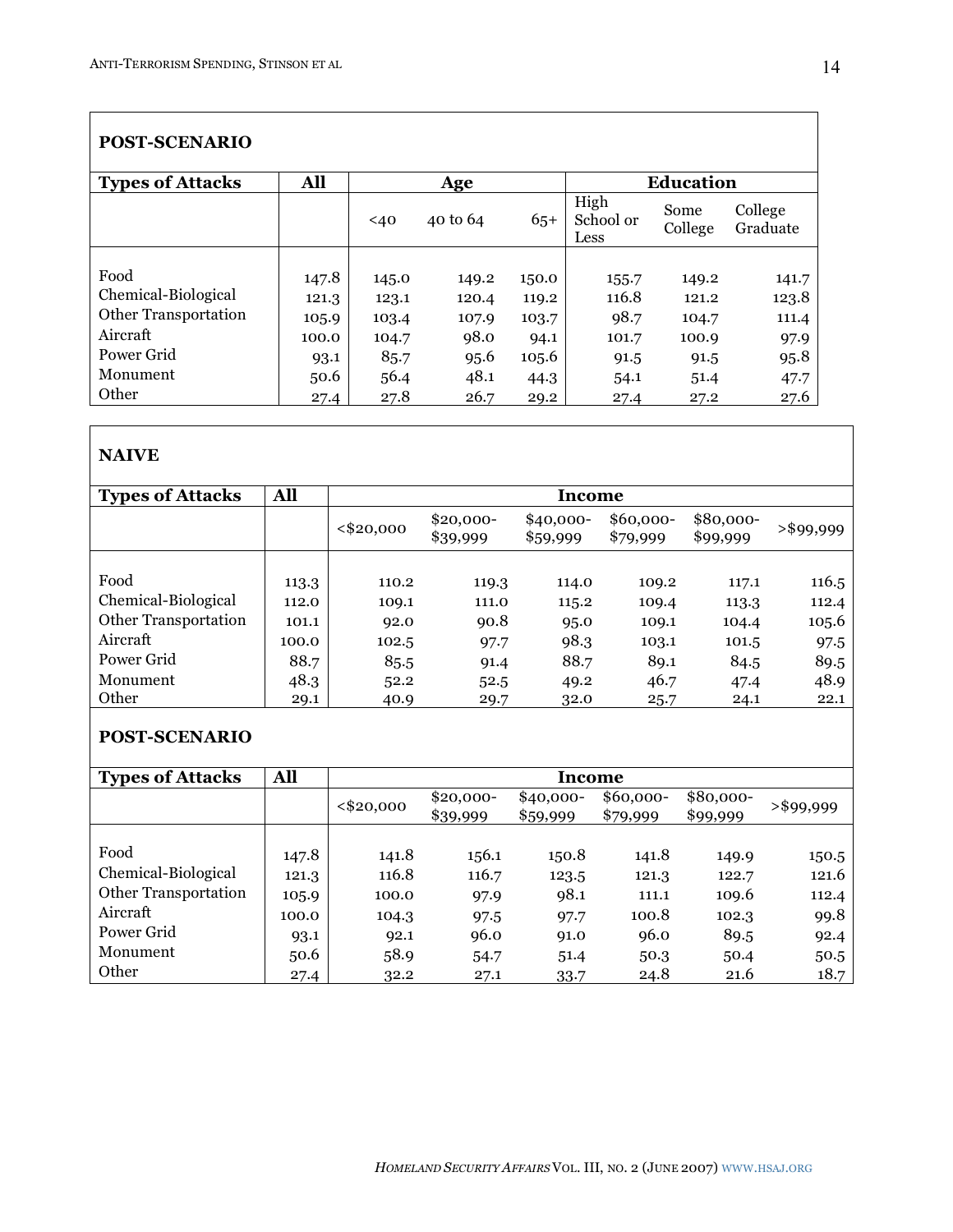### **NAIVE**

| <b>Types of</b><br><b>Attacks</b> | All   |                       | <b>Geographic Regions</b> |                          |                          |                   |                          |                          |          |         |  |
|-----------------------------------|-------|-----------------------|---------------------------|--------------------------|--------------------------|-------------------|--------------------------|--------------------------|----------|---------|--|
|                                   |       | <b>New</b><br>England | Mid<br>Atlantic           | East<br>North<br>Central | West<br>North<br>Central | South<br>Atlantic | East<br>South<br>Central | West<br>South<br>Central | Mountain | Pacific |  |
|                                   |       |                       |                           |                          |                          |                   |                          |                          |          |         |  |
| Food                              | 113.3 | 114.4                 | 108.9                     | 115.5                    | 119.4                    | 109.9             | 120.8                    | 114.2                    | 107.6    | 114.9   |  |
| Chemical-Biological               | 112.0 | 110.1                 | 111.2                     | 110.8                    | 110.5                    | 113.2             | 111.3                    | 111.3                    | 106.8    | 116.6   |  |
| Other Transportation              | 101.1 | 107.8                 | 109.1                     | 96.0                     | 97.3                     | 103.1             | 97.1                     | 92.8                     | 103.4    | 102.7   |  |
| Aircraft                          | 100.0 | 103.1                 | 98.9                      | 95.5                     | 101.3                    | 101.5             | 104.7                    | 101.3                    | 95.3     |         |  |
| Power Grid                        | 88.7  | 82.2                  | 88.0                      | 98.6                     | 90.8                     | 87.8              | 82.9                     | 87.6                     | 98.2     | 80.1    |  |
| Monument                          | 48.3  | 48.7                  | 48.2                      | 46.6                     | 45.6                     | 47.7              | 47.8                     | 50.8                     | 50.6     | 49.6    |  |
| Other                             | 29.1  | 26.1                  | 28.1                      | 29.4                     | 27.5                     | 29.2              | 27.8                     | 34.1                     | 30.6     | 27.4    |  |

## **POST-SCENARIO**

| <b>Types of</b><br><b>Attacks</b> | All   |                       | <b>Geographic Regions</b> |                          |                          |                   |                          |                          |          |         |  |
|-----------------------------------|-------|-----------------------|---------------------------|--------------------------|--------------------------|-------------------|--------------------------|--------------------------|----------|---------|--|
|                                   |       | <b>New</b><br>England | Mid<br>Atlantic           | East<br>North<br>Central | West<br>North<br>Central | South<br>Atlantic | East<br>South<br>Central | West<br>South<br>Central | Mountain | Pacific |  |
|                                   |       |                       |                           |                          |                          |                   |                          |                          |          |         |  |
| Food                              | 147.8 | 149.8                 | 142.2                     | 149.7                    | 152.9                    | 142.6             | 158.7                    | 150.8                    | 139.5    | 151.5   |  |
| Chemical-Biological               | 121.3 | 121.1                 | 120.7                     | 121.3                    | 122.9                    | 122.0             | 114.3                    | 120.2                    | 118.5    | 124.8   |  |
| Other Transportation              | 105.9 | 111.3                 | 114.0                     | 101.4                    | 99.4                     | 109.7             | 104.3                    | 100.3                    | 105.6    | 104.4   |  |
| Aircraft                          | 100.0 | 102.8                 | 101.9                     | 95.8                     | 100.8                    | 101.7             | 101.0                    | 96.1                     | 97.7     | 102.6   |  |
| Power Grid                        | 93.1  | 85.5                  | 93.2                      | 101.3                    | 94.7                     | 91.5              | 88.8                     | 96.4                     | 98.1     | 85.1    |  |
| Monument                          | 50.6  | 51.6                  | 50.3                      | 50.1                     | 46.7                     | 50.5              | 50.2                     | 51.4                     | 54.7     | 51.5    |  |
| Other                             | 27.4  | 24.1                  | 23.8                      | 26.4                     | 28.6                     | 28.1              | 28.6                     | 30.9                     | 32.0     | 26.2    |  |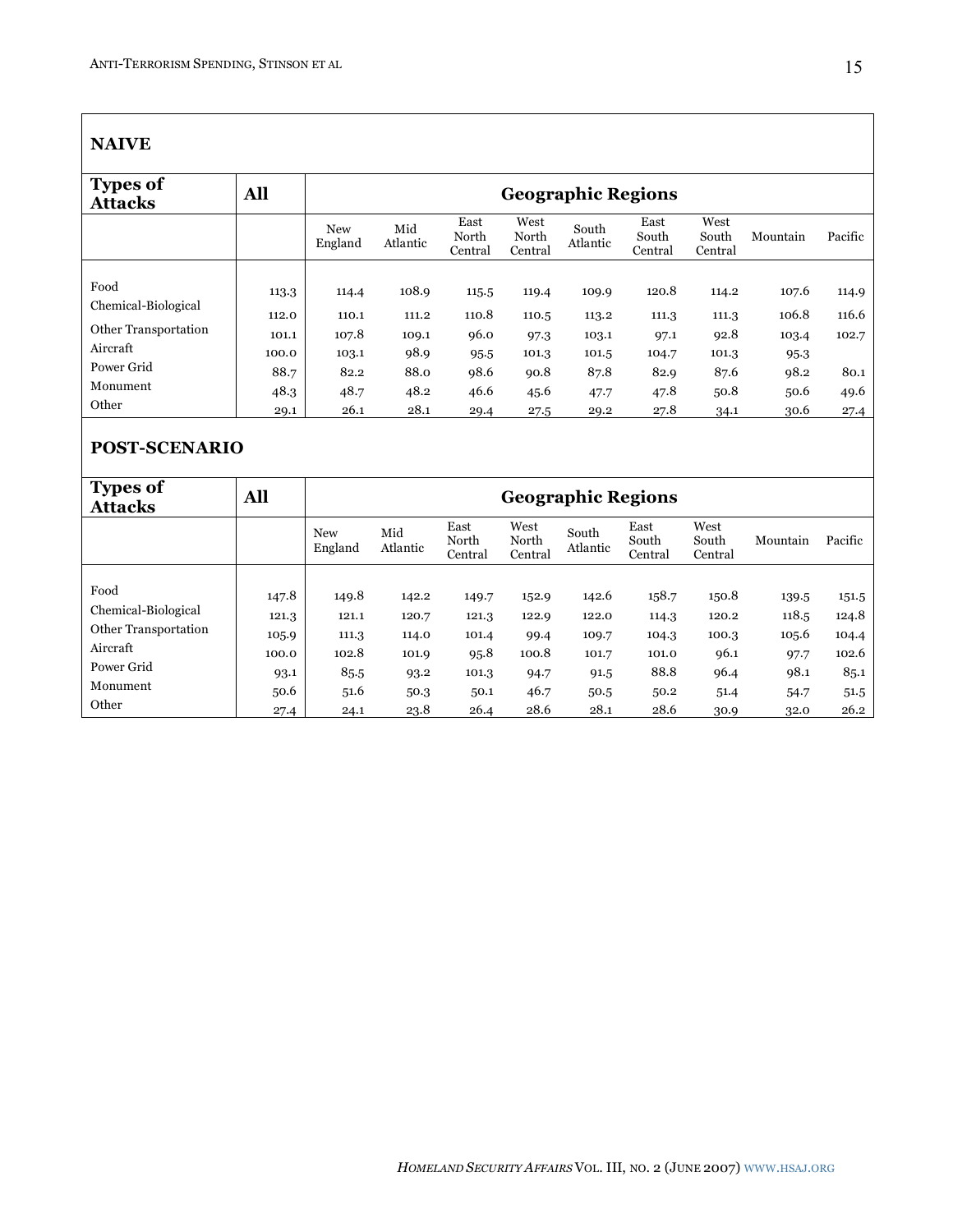$\overline{a}$ 

2Although no estimates of increases in private sector spending and in state and local government spending for security are available, similar growth rates would be expected.

3U.S. Department of Homeland Security, *Performance Budget Overview, Congressional Budget Justification* (Washington, DC, 2006), 17.

4Robert E Litan and Peter Orzag, "A Complicated Intersection: Public Action to Protect Private Property," *Brookings Review* 20, no. 3 (2002): 20-23.

<sup>5</sup> See F. Kuchler and E. Golan, "Where Should the Money Go? Aligning Policies with Preferences," *Amber Waves* 4, no. 3 (June 2006): 31-37 for an example of the use of use value of life information to provide information on the benefits from food safety.

6Thomas F. Stinson, "The National Economic Impacts of a Food Terrorism Event – Initial Estimates of Indirect Costs," in *The Economic Costs and Consequences of Terrorism*, eds. Harry W. Richardson, Peter Gordon and James E. Moore II (Cheltenham, UK: Edward Elgar Publishers, 2006).

7Jason Bram, James Orr, and Carol Rapaport, "Measuring the Effects of the September 11 Attack on New York City," *Economic Policy Review* 8, no. 2 (2002): 5-20.

8The National Center for Food Protection and Defense was established and funded by the Department of Homeland Security in July 2004. It is located at the University of Minnesota.

<sup>9</sup> TNS NFO (formerly NFO World Group) is a leading provider of panel-based market research in the US. It collects data on consumer behavior, brand performance, and campaign effectiveness by mail and telephone surveys of about 500,000 households. It also collects data online from more than one million other homes. In return for their participation, panelists received points they could add to points accumulated from other studies conducted by TNS-NFO to redeem for prizes.

10The actual questions used are available from the authors on request. It was thought that concerns over a possible dirty bomb attack would heavily dominate all other terrorist acts so no questions about how serious that type of act would be were included in the survey. There was also no attempt to elicit a response on spending to prevent a dirty bomb attack, although an open-ended "other" category was listed. Only 1.5 percent listed nuclear weapons in the other category.

11Standard errors for these estimates are less than 0.8 percent.

12In focus groups conducted prior to the survey there was some confusion about how serious a food terrorism event might be. Some individuals thought it to be very serious with a large number of fatalities while others believed that food terrorism would produce nausea and other flu-like symptoms, but no fatalities. Removing some of the ambiguity associated with the likely impact of a terrorist attack on the nations food system was expected to produce a more consistent set of spending allocation decisions.

13U.S. Office of Management and Budget (OMB), *Analytical Perspectives*, *Budget of the United States Government, Fiscal Year 2006* (Washington, DC: Government Printing Office, 2006), 37-52.

<sup>14</sup> Specifically, estimated outlays for the aviation security program are \$5.162 billion; for the federal air marshal program, \$0.679 billion; for transportation security support, \$0.488 billion, and for the Office of Transportation Threat Assessment and Credentialing, \$0.92 billion. U.S. Office of Management and Budget, *The Budget for Fiscal Year 2007, Appendix, Department of Homeland Security* (Washington, DC: Government Printing Office, 2007), 484-87.

<sup>1</sup> This total covers the homeland security funding and activities of all federal agencies, not just the programs funded through the Department of Homeland Security (DHS). Costs of some activities of agencies within DHS are not included. The budget allocation going to support Coast Guard Search and Rescue activity, for example, is not included in the total funding for homeland security activities. U.S. Office of Management and Budget, *Analytical Perspectives*, *Budget of the United States Government, Fiscal Year 2006* (Washington, DC: Government Printing Office, 2006), 37-52.